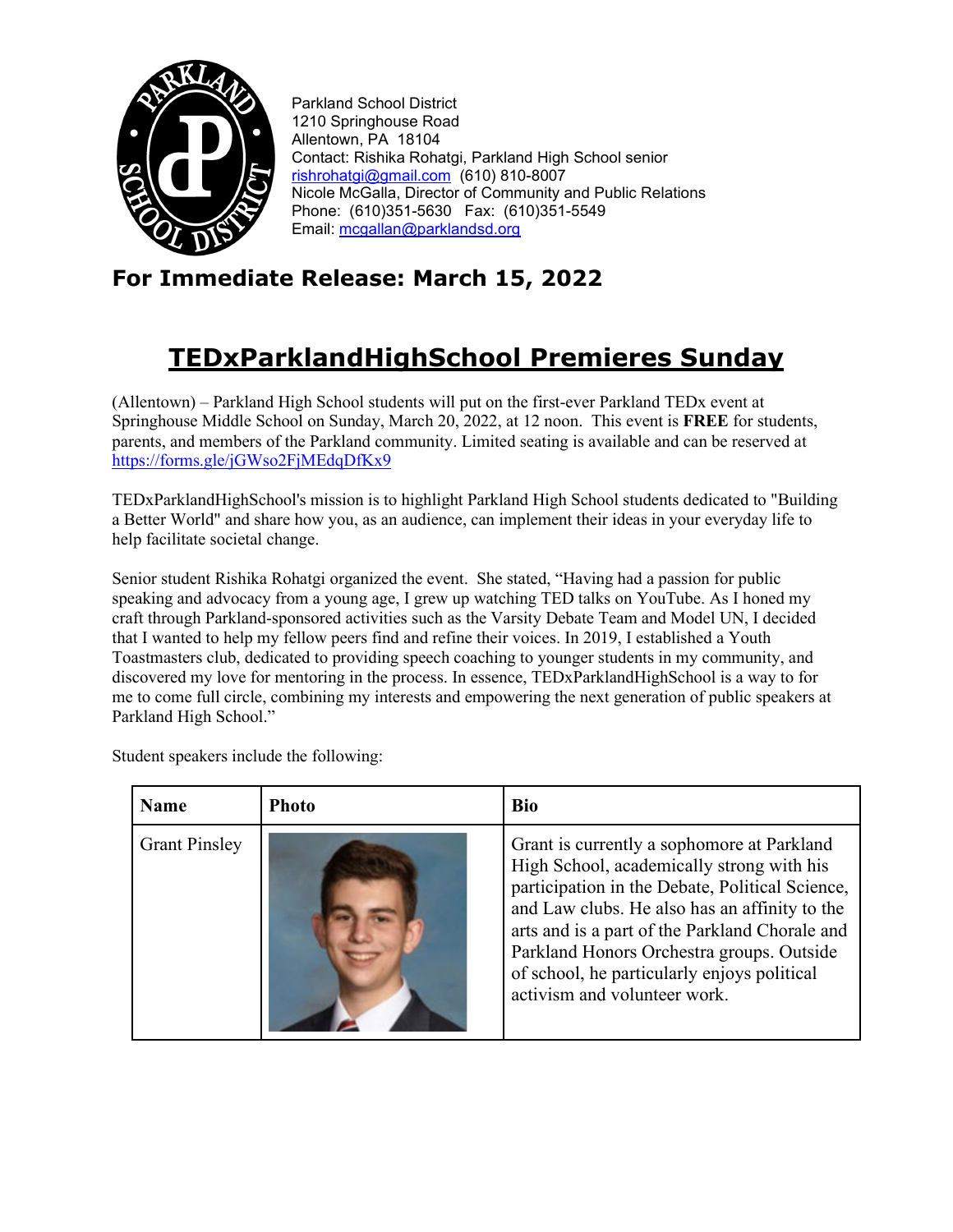| <b>Eshaan Patel</b>      | Eshaan is currently a sophomore at Parkland<br>High School and a passionate public speaker<br>who competes on the Parkland Highschool<br>Debate Team among other activities. Eshaan<br>is academically driven and strives to be the<br>best version of himself in both the classroom<br>and the community. In his free time Eshaan<br>enjoys volunteer work in his community,<br>especially mentoring and teaching younger<br>children.                                                                                             |
|--------------------------|-------------------------------------------------------------------------------------------------------------------------------------------------------------------------------------------------------------------------------------------------------------------------------------------------------------------------------------------------------------------------------------------------------------------------------------------------------------------------------------------------------------------------------------|
| Samith<br>Rohatgi        | Samith is a current freshman at Parkland<br>High School who enjoys playing the cello in<br>the Parkland Honors Orchestra and<br>competing in Science Olympiad. Also<br>interested in space history, he placed 4th in<br>the nation during the National History Day<br>Competition with a project on the Deep<br>Space Network. He believes his expertise in<br>conflict resolution comes from being a<br>younger sibling for 14 years and wants to<br>help the world to resolve their conflicts in<br>peaceful and meaningful ways. |
| Dora<br>Ozcan            | Dora is currently a freshman in high school.<br>She is involved in the Parkland Jazz Band as<br>a pianist and takes part in the Political<br>Science Club along with several others.<br>Outside of school, she participates in<br>numerous piano competitions and hopes to<br>spread motivational and positive thinking<br>and mindset locally, and maybe even<br>globally, through the TEDx event.                                                                                                                                 |
| Vishruth<br>Hanumaihgari | Vishruth Hanumaihgari is a junior at<br>Parkland High School. Throughout his<br>career, he has developed a strong interest in<br>medicine and public speaking through his<br>involvement in debate and various STEM<br>initiatives. He is dedicated to empowering<br>youth across the world by encouraging them<br>to use their voices to initiate positive change<br>in their communities, and he hopes to use<br>TEDx as a platform from which to spread his<br>message.                                                          |